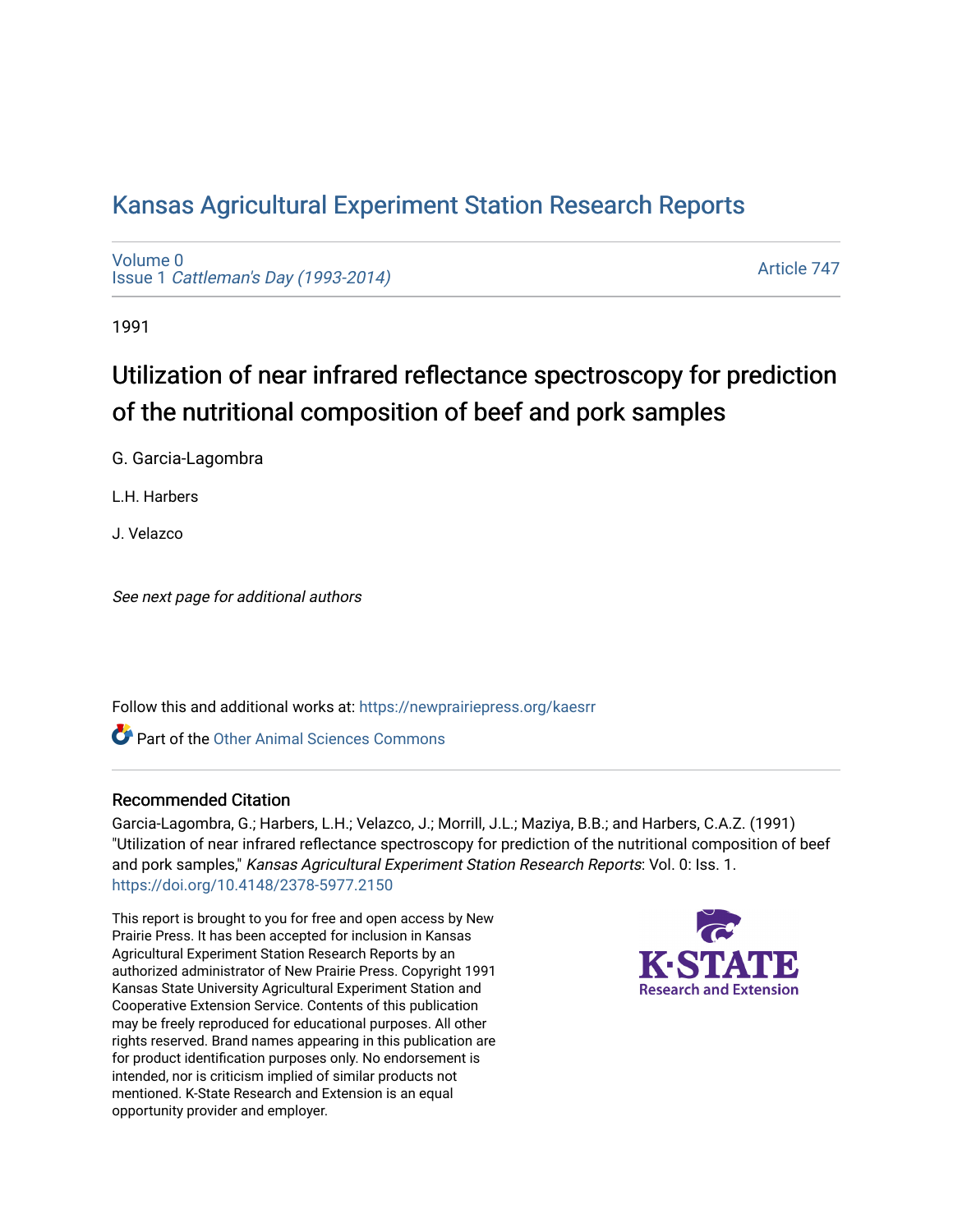# Utilization of near infrared reflectance spectroscopy for prediction of the nutritional composition of beef and pork samples

# Abstract

Near-infrared reflectance spectroscopy (NIRS) offers the potential for rapid, low-cost analyses of meat samples. Beef and pork samples were analyzed by both standard laboratory (AOAC) methods and NIRS. Regression equations were developed to relate the two methods. Coefficients of determination between NIRS and AOAC results were .929 for dry matter, .965 for crude protein, and .996 for ether extract. NIRS and AOAC procedures yielded very similar results (DM, 38.82 vs 38.58; CP, 17.78 vs. 17.83; and EE, 18.83 vs. 18.00). NIRS appears to be a rapid and reliable predictor of nutritional composition of ground beef and pork based on regression equations we have developed with a limited number of samples.

# Keywords

Cattlemen's Day, 1991; Kansas Agricultural Experiment Station contribution; no. 91-355-S; Report of progress (Kansas State University. Agricultural Experiment Station and Cooperative Extension Service); 623; Beef; Near infrared reflectance spectroscopy; Pork/beef equations

# Creative Commons License



This work is licensed under a [Creative Commons Attribution 4.0 License](https://creativecommons.org/licenses/by/4.0/).

# Authors

G. Garcia-Lagombra, L.H. Harbers, J. Velazco, J.L. Morrill, B.B. Maziya, and C.A.Z. Harbers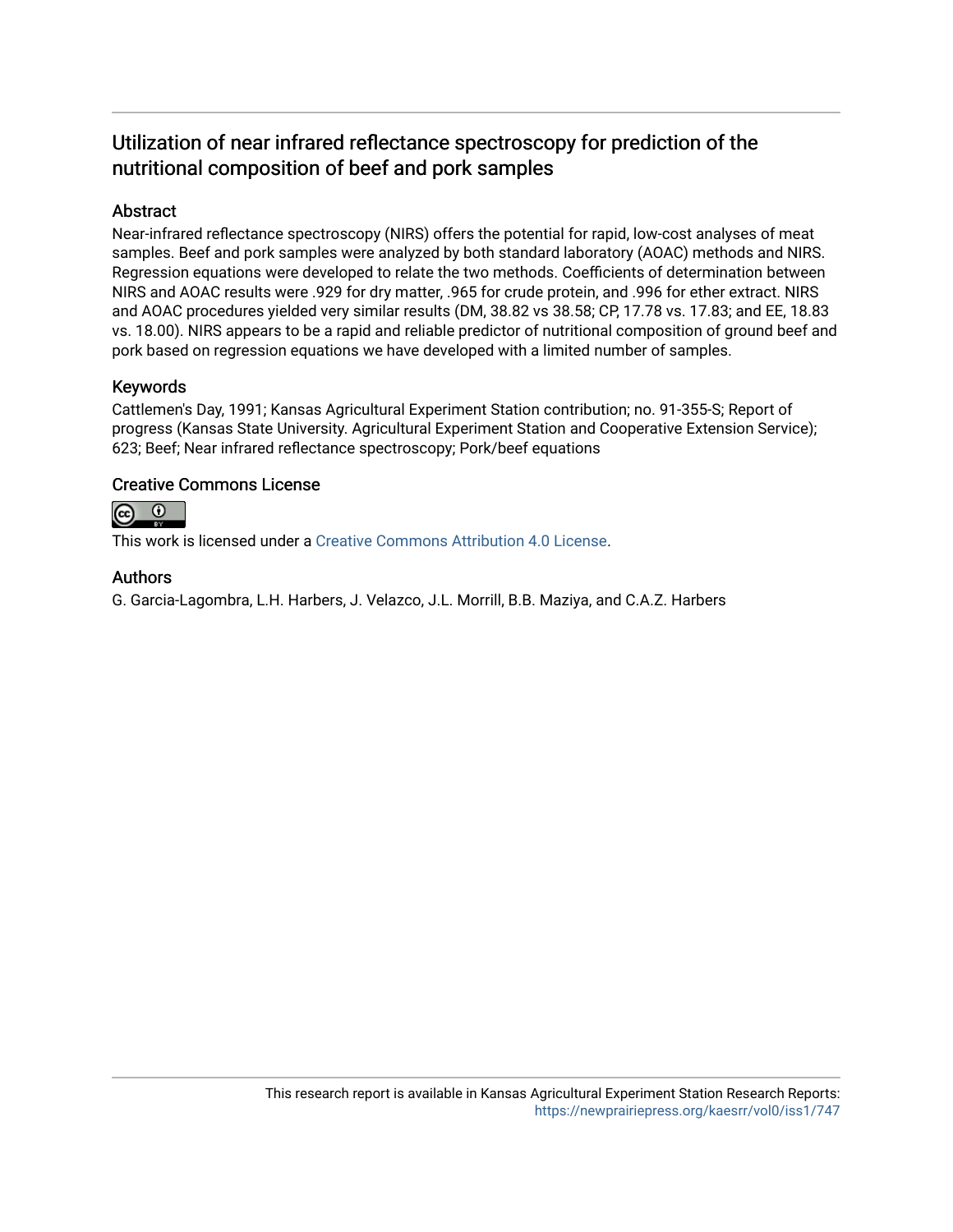### **UTILIZATION OF NEAR INFRARED REFLECTANCE SPECTROSCOPY FOR PREDICTION OF THE NUTRITIONAL COMPOSITION OF BEEF AND PORK SAMPLES**

*G. Garcia-Lagombra, L. H. Harbers, J. Velazco, J. L. Morrill, B. B. Maziya, and C. A. Z. Harbers*

#### **Summary**

Near-infrared reflectance spectroscopy (NIRS) offers the potential for rapid, low-cost analyses of meat samples. Beef and pork samples were analyzed by both standard laboratory (AOAC) methods and NIRS. Regression equations were developed to relate the two methods. Coefficients of determination between NIRS and AOAC results were .929 for dry matter, .965 for crude protein, and .996 for ether extract. NIRS and AOAC procedures yielded very similar results (DM, 38.82 vs 38.58; CP, 17.78 vs. 17.83; and EE, 18.83 vs. 18.00). NIRS appears to be a rapid and reliable predictor of nutritional composition of ground beef and pork based on regression equations we have developed with a limited number of samples.

(Key Words: Near Infrared Reflectance Spectroscopy, Pork/Beef Equations)

#### **Introduction**

NIRS has been used extensively for determining of the nutritional composition of forages and grain. That technology has also been extended to food products, such as meats and milk. We decided to apply NIRS to ground beef and pork. Regression equations have been developed for pork, beef, and beef/pork together. Results from the combined equations are presented in this article.

#### **Experimental Procedures**

Eighty-four, commercial, lean and fat, pork samples were processed through a Hobart Grinder and scanned in duplicate with a Pacific Scientific 4250 NIRS instrument. Twenty calibration samples chosen by a subset program plus a set of validation samples chosen at random were analyzed by AOAC methods for dry matter (DM), crude protein (CP), and ether extract (EE).

Beef samples were collected from an experiment involving Holstein steers of different ages and sizes. Beef samples were processed similarly to the pork samples. Twenty eight samples were scanned in duplicate and a subset of 17 was selected as calibration samples. Validation samples were chosen at random.

The spectra of all the samples were then matched to the AOAC laboratory data for the calibration and validation samples. Seven calibrations were necessary to obtain the final predictive regression equations for DM, CP, and EE. Selection of final equations was based on a combination of factors such as the highest  $\mathbb{R}^2$  (coefficient of determination) and the lowest standard error of calibration. All samples with AOAC laboratory data were compared to data from NIRS equations to predict how well the systems matched in determining the nutritive value of beef and pork.

#### **Results and Discussions**

The beef/pork regression equations contained two terms for DM, three for CP, and four for EE. The DM information was found around wavelengths 2040 and 1995; CP around 1944, 2053, and 2201; and EE around 2057, 2295, 2044, and 2067. The equations are now available for use in our instrument. The coefficients of determination  $(R^2)$  for calibration samples (Table 1) indicate that NIRS has excellent potential for predicting the nutritional value of beef/pork  $(DM = .928, CP = .964,$